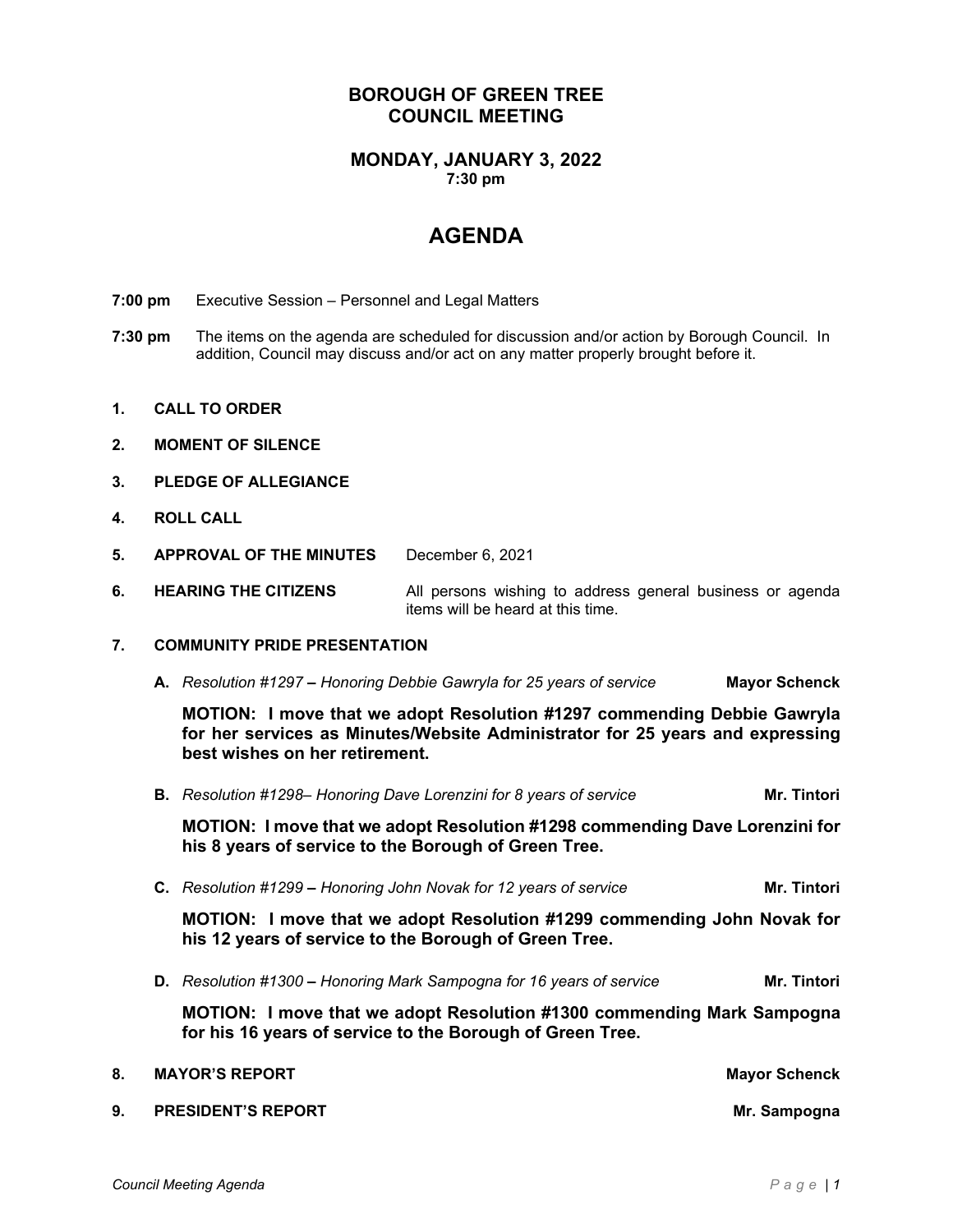# **10. REPORT OF BOROUGH COUNCIL COMMITTEES**

# **A. Planning and Zoning Mr. Lorenzini**

*1) Ordinance #1861 – Approving Supplement #14 and #15 as part of the Codified Ordinances*

**MOTION: I move that we pass Ordinance #1861 approving the editing and inclusion of certain ordinances and resolutions as part of the various component codes of the Codified Ordinances of Green Tree in the form of Supplement #14 and #15**

2) General Report

# **B. Public Safety Mr. Lindsey**

*1) Resolution #1301 – Authorizing the Borough Manager to execute a Traffic Signal Maintenance Agreement and Green Light Go Grant Application*

**MOTION: I move that we adopt Resolution #1301 authorizing the Borough Manager to execute a Traffic Signal Maintenance Agreement with the Pennsylvania Department of Transportation and Green Light Go Grant Application in the amount of \$240,000.** 

2) General Report

# **C. Streets and Public Health Mr. Novak**

1) General Report

# **D. Public Property and Equipment Mr. Rea**

1) *Resolution #1302 – Disposition of Public Records*

**MOTION: I move that we adopt Resolution #1302 authorizing the disposition of public records as described on the attached schedule marked as "Exhibit A"** 

2) General Report

# **E. Finance Mr. Tintori**

- 1) Ratify the actions of the Borough Manager in paying the **December 2021** invoices from the General Fund totaling **\$150,224.28**; Sanitary Sewer Maintenance Fund totaling **\$8,245.78**; Capital Projects Fund totaling **\$10,300.00**; Bond Fund totaling **\$36,753.29**; Payroll Account totaling **\$204,104.29**; and Educational Service Agency totaling **\$4,985.62**.
- 2) Approve payment of the **January 2022** invoices from the General Fund totaling **\$16,852.42**.
- 3) General Report

# **F.** Recreation and Community **Mr. Panza**

1) General Report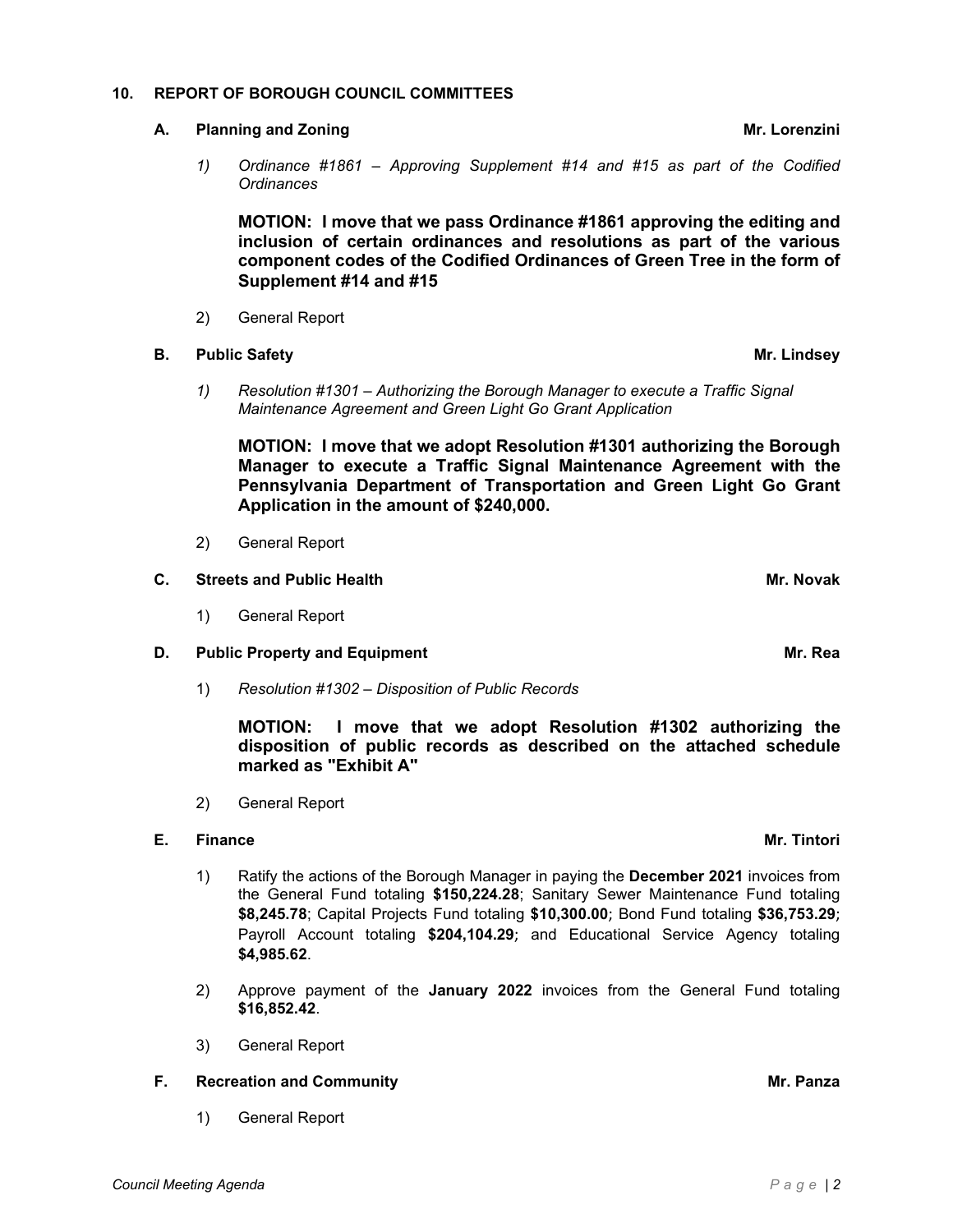# **11. LIAISON REPORTS**

|     | А.                      | <b>Char West COG</b>      | Mr. Novak          |
|-----|-------------------------|---------------------------|--------------------|
|     | В.                      | Library                   | Mr. Sampogna       |
| 12. |                         | <b>SOLICITOR'S REPORT</b> | Mrs. Diersen, Esq. |
| 13. | <b>MANAGER'S REPORT</b> |                           | <b>Ms. Miller</b>  |
| 14. |                         | <b>MOTION TO ADJOURN</b>  |                    |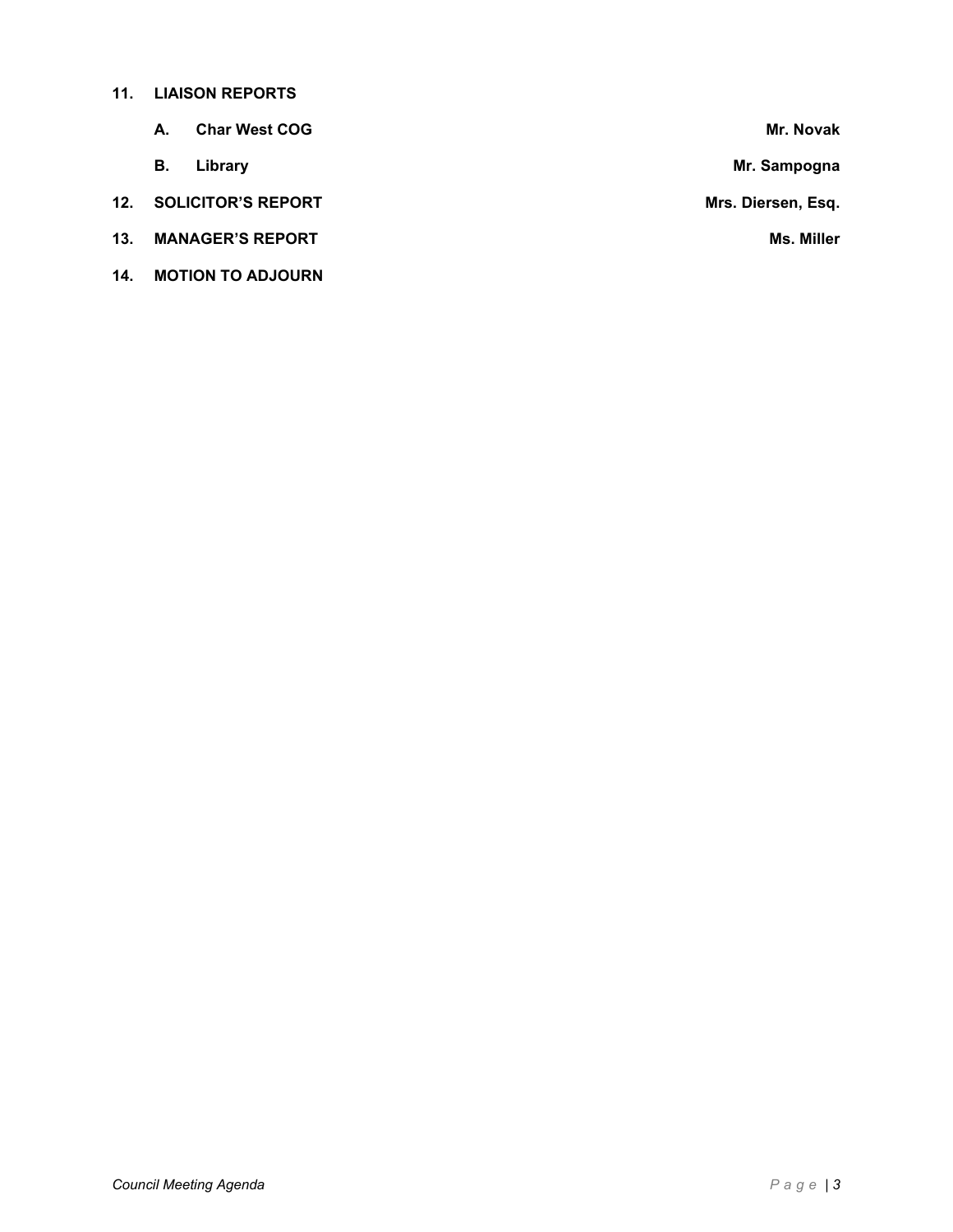# **REORGANIZATION MEETING OF COUNCIL**

# *Monday, January 3, 2022 @ 8:00 pm*

# **AGENDA**

**8:00 pm THE ITEMS ON THE AGENDA ARE SCHEDULED FOR DISCUSSION AND/OR ACTION BY BOROUGH COUNCIL. IN ADDITION, COUNCIL MAY DISCUSS AND/OR ACTION ANY MATTER PROPERLY BROUGHT BEFORE IT.** 

1. **Call to Order Reorganization Meeting of Council Solicitor Diersen** 2. **Introduction of the Honorable District Magistrate Craig Stephens Solicitor Diersen** 3. **Administration of Oath of Office and Loyalty Oath The Honorable Craig Stephens** a. Mayor Person Elect Edward Schenck b. Council Person Elect Shannon Barron c. Council Person Elect David Rea<br>d. Council Person Elect Craig Romanovich d. Council Person Elect e. Council Person Elect James Turocy 4. **Roll Call Mayor Schenck** 5. **Election of President of Council – Call for Nominations Mayor Schenck** *(Followed by vote and turning of the gavel to newly elected Council President)* 6. **Election of Vice President of Council – Call for Nominations Council President** *(Followed by vote)*

# 7. **Statements by Members of Council**

| a. Council Person | <b>Shannon Barron</b> |
|-------------------|-----------------------|
| b. Council Person | David Rea             |
| c. Council Person | Craig Romanovich      |
| d. Council Person | James Turocy          |

### 8. **Statement by Mayor Edward Schenck**

### 9. **Statement by President of Council**

# 10. **Setting Date, Time and Place of Regular, Monthly Council Meeting**

a. Council Meetings

Regular meetings of the Borough of Green Tree Council will be held on the first Monday of each month in 2022 except in the months of July and September. The July and September regular meeting will be held on the second Monday. All meetings will begin in 7:30 pm prevailing time at the Green Tree Municipal Center, 10 W. Manilla Avenue, Pittsburgh, PA 15220. Adjourned meetings will be held on the second, third, and fourth Mondays of each month as determined necessary by Council at 7:30 pm prevailing time in the Green Tree Municipal Center, 10 W. Manilla Avenue, Pittsburgh, PA 15220.

### 11. **Designate Official Publication**

a. Pittsburgh Post-Gazette